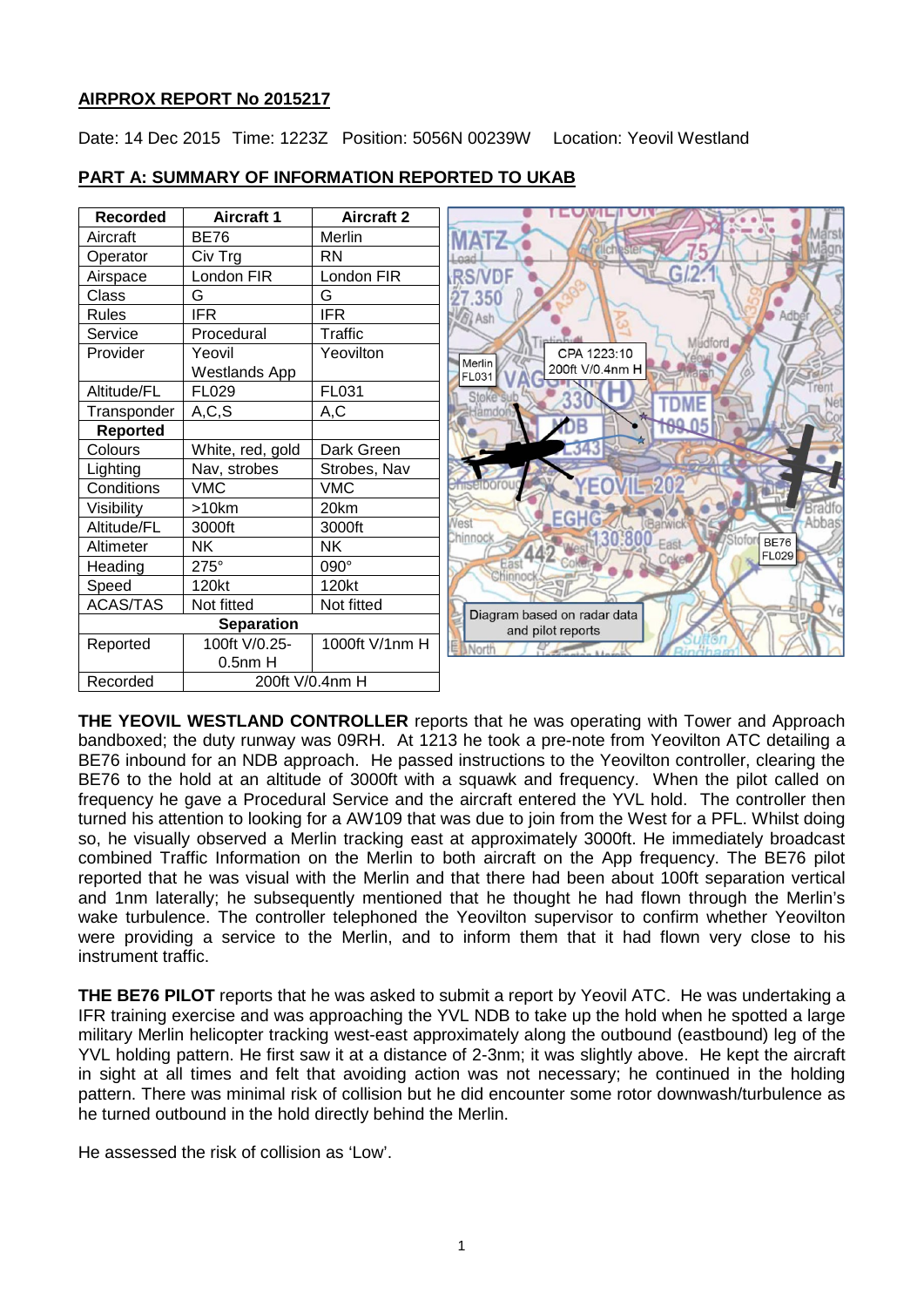**THE MERLIN PILOT** reports that he had just completed procedural instrument training at Exeter and was tracking inbound to the TACAN at RNAS Yeovilton, in receipt of a Traffic Service. He was handed over to Yeovilton Approach and a Traffic Service was established because he was VMC above the cloud base. He requested vectors for the ILS and was given an easterly heading, south abeam Yeovilton. Traffic Information on an aircraft in the 12 o'clock position was passed a number of times in decreasing distances. He was still not visual with the aircraft so he communicated to ATC that he would be happy to accept a turn or climb to de-conflict because it was likely that the conflicting traffic was in the Yeovil Westland hold. ATC directed the aircraft onto a heading of 130° and, once established on this heading, a civilian aircraft was seen to pass down the port side, slightly lower and at a range of about 1nm.

He assessed the risk of collision as 'Medium'.

**THE YEOVILTON APPROACH CONTROLLER** reports that the Merlin was under a Traffic Service and was being vectored at 3000ft overhead Yeovil Westland to expedite an ILS against the flow to RW27. The controller saw a 4355 squawk, which was converted on screen to U55HOLD, [indicating to the controller that the aircraft was in the Yeovil Westland hold] approximately 5-7nm SE YVL. Traffic Information was given to the Merlin pilot numerous times and eventually the Merlin was turned onto a heading of 120° to separate. The Merlin pilot did offer to climb, but it was felt that a turn would be better as the Mode C had not been verified by Yeovil. The Merlin pilot called visual, and there was a height separation of 300-500ft indicated on radar.

He perceived the severity of the incident as 'Low'.

## **Factual Background**

The weather at Yeovilton and Yeovil Westland was recorded as follows:

EGDY 141150Z 12008KT 9999 FEW014 SCT040 BKN070 10/08 Q1013 BLU= EGHG 141150Z 11006KT 8000 HZ FEW015 SCT025 10/08 Q1013=

The relative positions of the YVL NDB and RNAS Yeovilton is shown at figure 1.



Figure 1 – Extract from the Yeovil Westland ATC Minimum Altitude Chart (UK AIP AD 2-EGHG-5-1)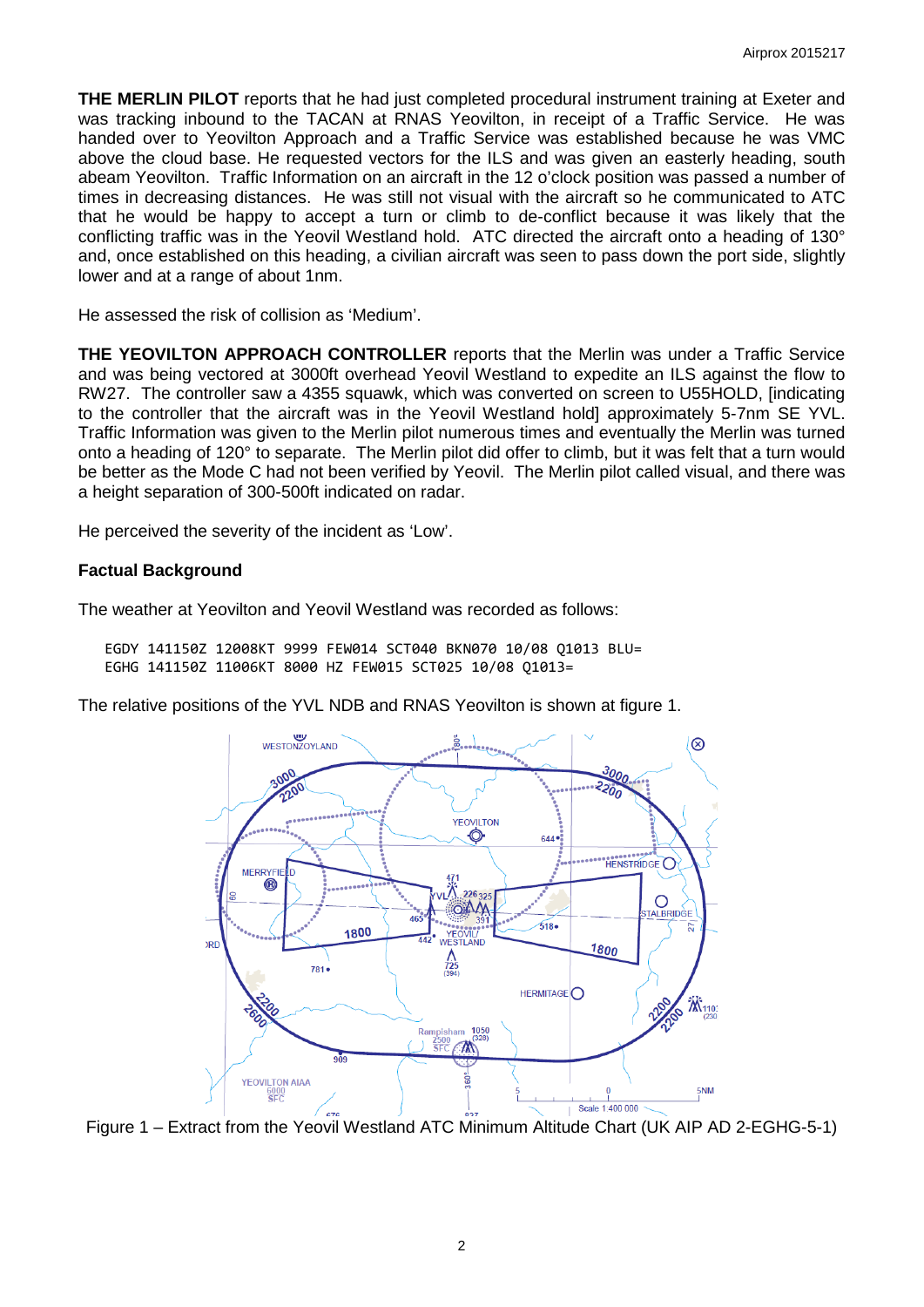# **Analysis and Investigation**

# **CAA ATSI**

The Merlin (SSR code 7404) was operating on an instrument training flight and was being radar vectored for an ILS approach to RW27 at RNAS Yeovilton. The Merlin was in receipt of a Traffic Service from Yeovilton Radar. The Yeovil Westland controller reported having taken a pre-note from Yeovilton Radar on the BE76 at 1213 UTC; in response to the pre-note, the Yeovil Westland controller issued an acceptance level of 3000ft at the YVL. Co-ordination relating to the Merlin was not effected and Traffic Information was not passed.

The BE76 called Westland approach at 1220:02 UTC (Figure 2) and reported in the descent to altitude 3000ft. The Yeovil Westland Controller cleared the BE76 to the YVL at 3000ft and instructed the BE76 to report taking up the hold.



Figure 2 – Swanwick MRT at 1220:02

At 1223:06 the Yeovil Westland controller made a general R/T broadcast, warning of unknown traffic that he had observed routeing through the aerodrome overhead from west to east. He incorrectly identified the Merlin traffic as an Augusta 109 helicopter and estimated it's level to be 2000ft. CPA occurred at 1223:11 (Figure 3) with the Merlin indicating FL031 (altitude 3100ft Yeovil QNH).



Figure 3 – Swanwick MRT at 1223:11(CPA)

Another helicopter operating in the Yeovil ATZ identified the transiting helicopter as a Merlin. At 1223:25 the BE76 pilot reported entering the YVL hold at altitude 3000ft and advised that they were visual with the Merlin. The BE76 pilot reported that it was at 3000ft, or possibly 100ft above, as the Merlin tracked eastbound. Coincident to this R/T transmission the Yeovil (Westland) Controller was on the telephone to Yeovilton Radar attempting to ascertain whether Yeovilton were working the Merlin. Shortly after the Airprox occurred, the Yeovilton Radar Supervisor confirmed that Yeovilton were working the Merlin.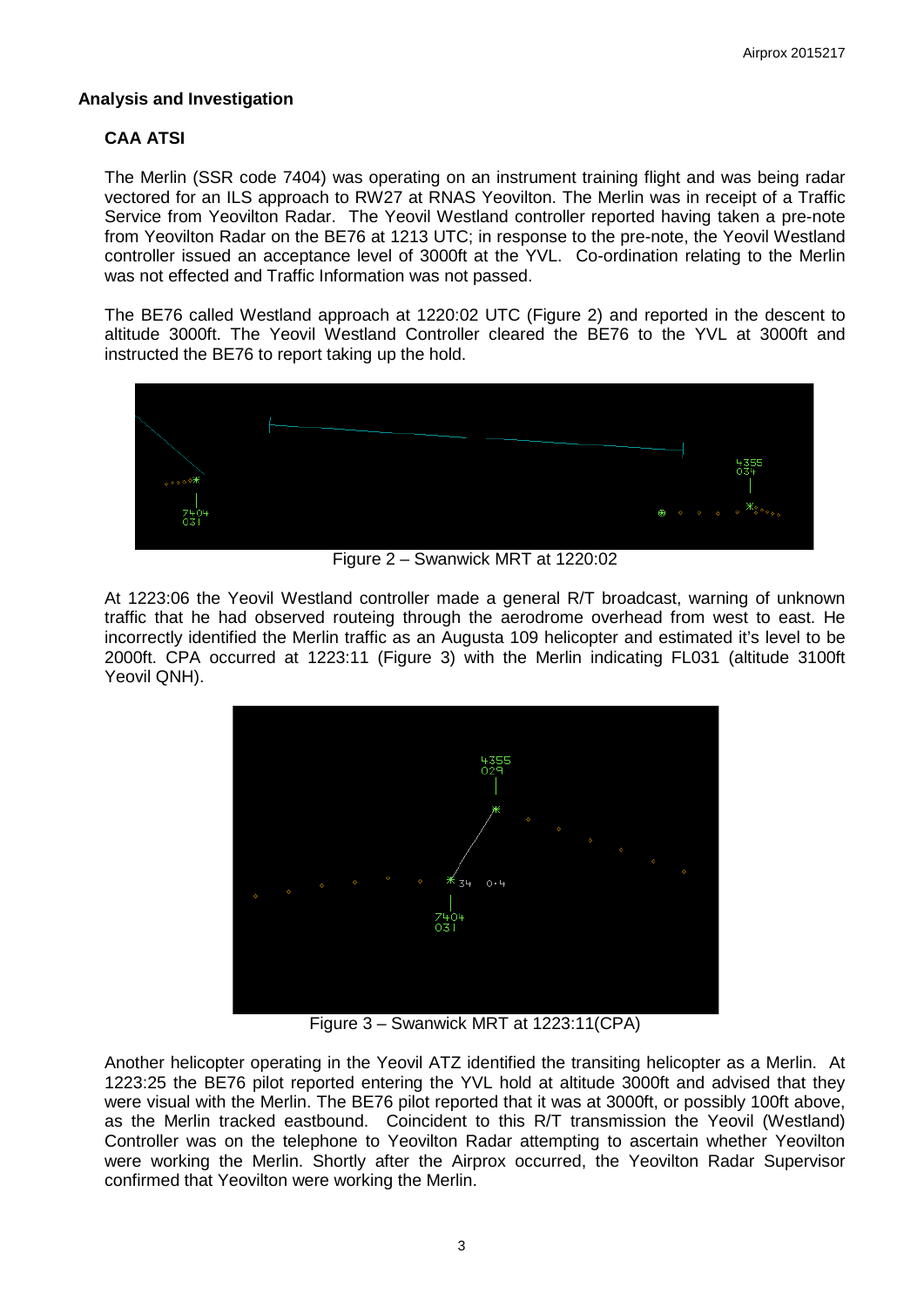The Yeovil Westland controller discussed reporting action with the BE76 pilot over the R/T immediately post-Airprox; the BE76 pilot reported that as he turned eastbound in the hold he had encountered wake turbulence as the BE76 passed astern of the Merlin. Yeovil (Westland) Aerodrome and RNAS Yeovilton are both situated within Class G (uncontrolled) airspace; however, Yeovil Westland Aerodrome is situated within RNAS Yeovilton's Military Aerodrome Traffic Zone (MATZ). MATZ are established to provide a volume of airspace within which increased protection may be given to aircraft in the critical stages of circuit, approach and climbout. They acquire the status of the airspace classification within which they lie; however, additional mandatory ATC requirements are invariably specified for military pilots. In the airspace outside the Aerodrome Traffic Zone (ATZ), observation of MATZ procedures is not compulsory for civil pilots (UK AIP ENR 2.2-12 refers). The central portion of the Yeovilton MATZ, excluding the stubs, is 5nm radius centred on the midpoint of the longest runway, from surface to 3000ft aal.

The Yeovil Westland controller was providing a combined aerodrome and approach procedural service without reference to surveillance information within Class G (uncontrolled) airspace. The Manual of Air Traffic Services Part 1 (Section 1, Chapter 3, Page 1) states, "In Class G airspace, separation between aircraft is ultimately the responsibility of the pilot; however, in providing a Deconfliction Service or a Procedural Service, controllers will provide information and advice aimed at achieving a defined deconfliction minima".

# **Military ATM**

The following transcript is between the Yeovilton Approach controller and the Merlin:

| To            | From          | <b>RTF Content</b>                                                    | Time    |
|---------------|---------------|-----------------------------------------------------------------------|---------|
| Merlin        | <b>VL APP</b> | {Merlin c/s} traffic right two o'clock one two miles crossing right   | 1219:06 |
|               |               | left ahead eight hundred feet eh correction indicating eight          |         |
|               |               | hundred feet below???? Westland's traffic operating up to             |         |
|               |               | altitude five thousand feet.                                          |         |
| <b>VL APP</b> | Merlin        | {Merlin c/s}                                                          | 1219:20 |
| Merlin        | <b>VL APP</b> | {Merlin c/s} previously called traffic right two o'clock six miles eh | 1220:20 |
|               |               | tracking west north west indicating five hundred feet below.          |         |
| <b>VL APP</b> | Merlin        | Looking {Merlin c/s}                                                  | 1220:30 |
| Merlin        | <b>VL APP</b> | {Merlin c/s} assess that traffic ah now will pass down your right     | 1220:33 |
|               |               | hand side taking up a more westerly track.                            |         |
| <b>VL APP</b> | Merlin        | {Merlin c/s} still looking.                                           | 1220:40 |
| <b>ALL</b>    | <b>VL APP</b> | Yeovil all stations reduced traffic information from all around due   | 1221:03 |
|               |               | to radar suppression.                                                 |         |
| Merlin        | <b>VL APP</b> | {Merlin c/s} further traffic right one o'clock one zero miles eh      | 1221:09 |
|               |               | opposite direction three hundred feet below.                          |         |
| <b>VL APP</b> | Merlin        | Looking {Merlin c/s}                                                  | 1221:16 |
| <b>VL APP</b> | <b>Merlin</b> | {Merlin c/s} visual with the previously reported traffic.             | 1221:27 |
| Merlin        | VL APP        | {Merlin c/s} apologies is that the one in your twelve o'clock or the  | 1221:31 |
|               |               | one passing down your right hand side at two miles?                   |         |
| <b>VL APP</b> | Merlin        | {Merlin c/s} the right hand side not visual with the one in the       | 1221:34 |
|               |               | twelve o'clock.                                                       |         |
| Merlin        | <b>VL APP</b> | {Merlin c/s} roger previously called traffic ahh now right one        | 1221:38 |
|               |               | o'clock  six miles opposite direction indicating three hundred        |         |
|               |               | feet below Westland traffic in the NDB hold.                          |         |
| <b>VL APP</b> | Merlin        | Looking {Merlin c/s}                                                  | 1221:53 |
| Merlin        | <b>VL APP</b> | {Merlin c/s} previously called traffic twelve o'clock three and a     | 1222:30 |
|               |               | half miles eh crossing right left ahead indicating three hundred      |         |
|               |               | feet below.                                                           |         |
| <b>VL APP</b> | Merlin        | Looking {Merlin c/s}                                                  | 1222:41 |
| <b>VL APP</b> | Merlin        | {Merlin c/s} happy to accept a climb for Deconfliction if required.   | 1222:46 |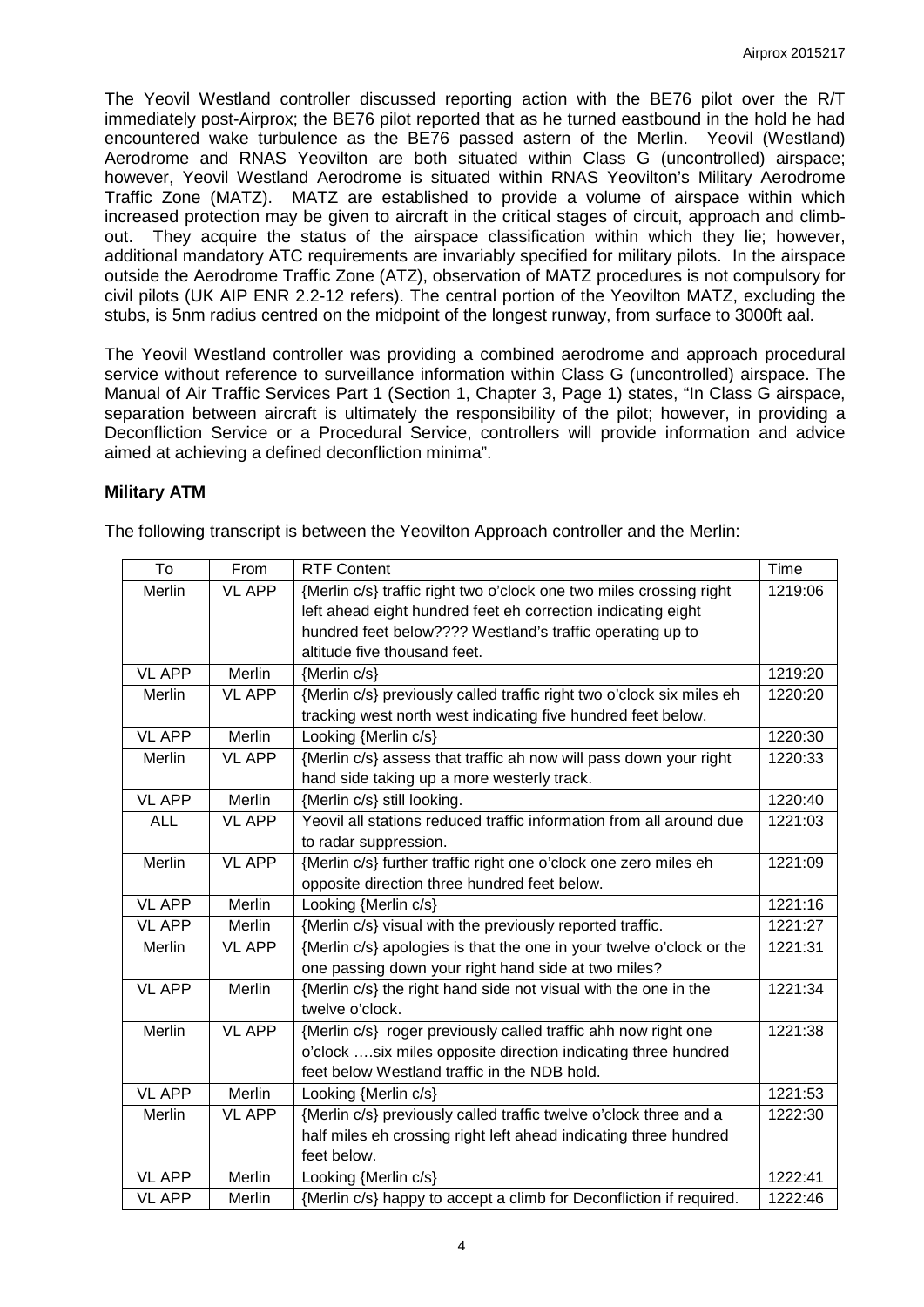| To            | From          | <b>RTF Content</b>                                             | Time    |
|---------------|---------------|----------------------------------------------------------------|---------|
| Merlin        | <b>VL APP</b> | {Merlin c/s} turn right heading one two zero degrees.          | 1222:50 |
| <b>VL APP</b> | Merlin        | Right one two zero V510.                                       | 1222:53 |
| <b>VL APP</b> | Merlin        | {Merlin c/s} visual.                                           | 1223:01 |
| Merlin        | <b>VL APP</b> | {Merlin c/s} roger.                                            | 1223:02 |
| <b>VL APP</b> | Merlin        | {Merlin c/s} you happy for us to resume zero nine zero?        | 1223:54 |
| Merlin        | <b>VL APP</b> | {Merlin c/s} turn left heading zero six zero degrees.          | 1223:59 |
| <b>VL APP</b> | Merlin        | Left zero six zero {Merlin c/s}                                | 1224:01 |
| Merlin        | <b>VL APP</b> | {Merlin c/s} turn right heading ehh zero eight zero degrees    | 1225:39 |
|               |               | descend to height two thousand feet Yeovilton QFE one zero     |         |
|               |               | one zero when steady and level cockpit checks report complete. |         |

The Yeovilton Approach controller was controlling the Merlin under a Traffic Service and was providing vectors at 3000ft RPS over the YVL (Yeovil Westlands) for an ILS to RW27 at Yeovilton. Traffic Information was called by Yeovilton Approach to the Merlin at 1221:09 (Figure 4).



Figure 4: Traffic Information at 1221:09 (Merlin 7404; BE76 4355).

The Yeovilton controller provided an update at 1221:38 (Figure 5).



Figure 5: Traffic Information update at 1221:38.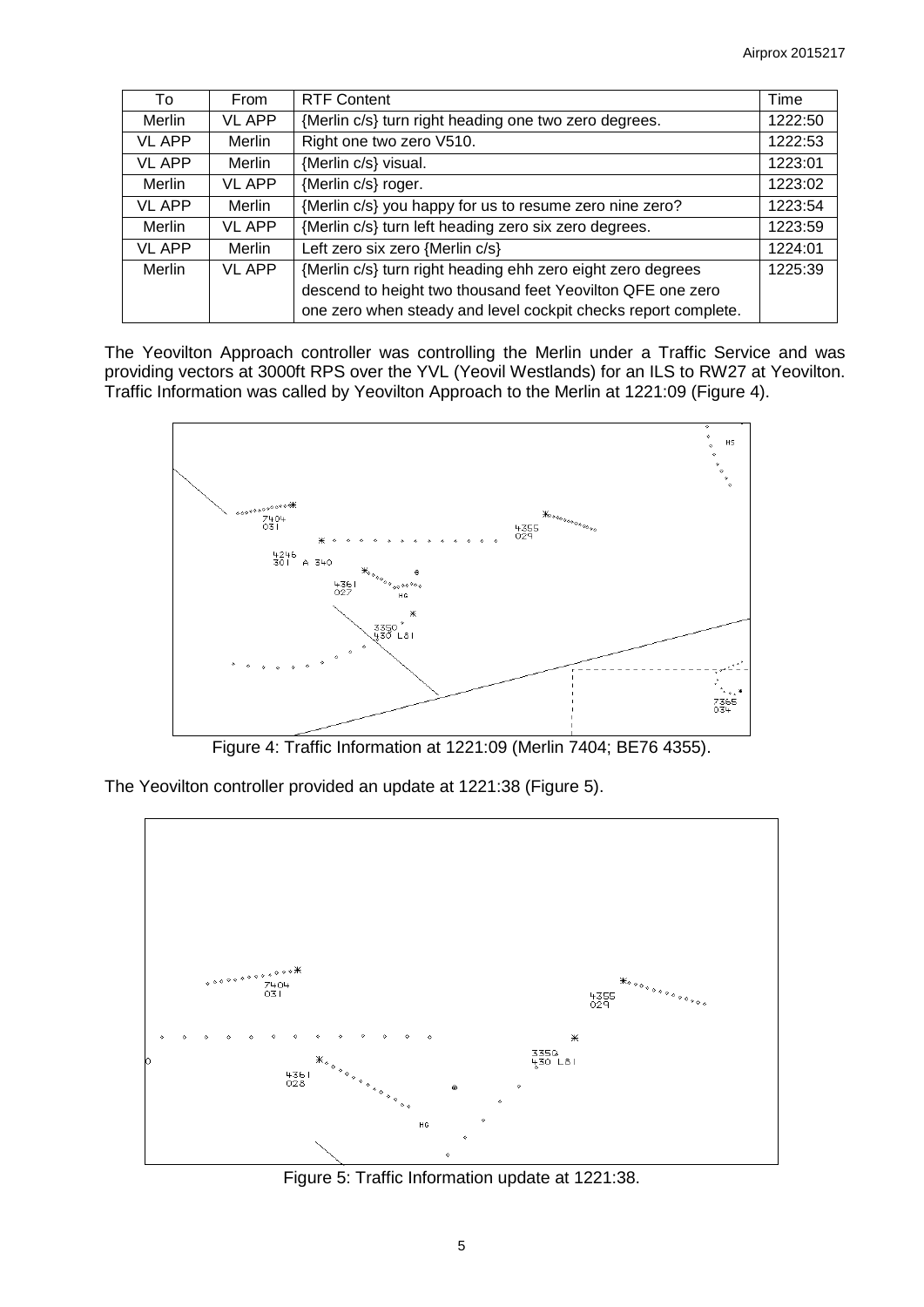A further update was provided at 1222:30 (Figure 6).



Figure 6: Traffic update at 1222:30.

At 1222:46, the Merlin pilot reported happy for a climb for deconfliction and at 1222:50 (Figure 7), the controller provided a vector onto a heading of 120°.



Figure 7: Geometry at the turn onto 120°.

The Merlin pilot called visual at 1223:01and the CPA was estimated at 1223:10 (Figure 8) with 200ft height separation and 0.4nm.



Figure 8: CPA at 1223:10.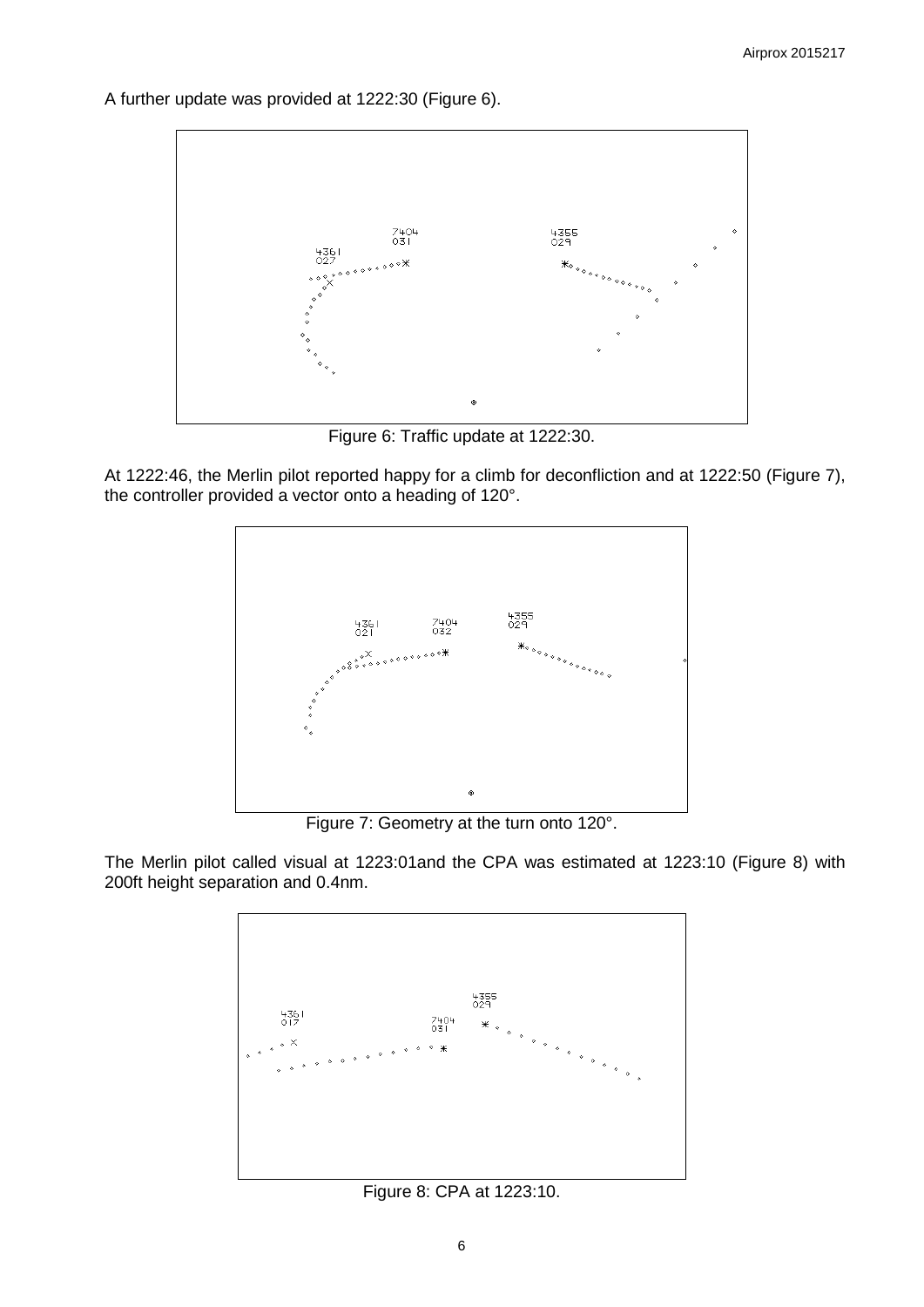Traffic Information was called on numerous occasions and the controller had limited the service due to radar suppression. The crew commented that they were happy for a climb for deconfliction but the controller used a vector to provide lateral separation. The vector provided by Yeovilton ATC provided separation and enabled the Merlin crew to become visual with the BE76.

## **UKAB Secretariat**

The BE76 and Merlin pilots shared an equal responsibility for collision avoidance and not to operate in such proximity to other aircraft as to create a collision hazard<sup>[1](#page-6-0)</sup>. If the incident geometry is considered as head-on or nearly so then both pilots were required to turn to the right.

## CAP774[2](#page-6-1) advises that:

When providing headings/levels for the purpose of positioning and/or sequencing or as navigational assistance, the controller should take into account traffic in the immediate vicinity based on the aircraft's relative speeds and closure rates, so that a risk of collision is not knowingly introduced by the instructions passed. However, the controller is not required to achieve defined deconfliction minima and pilots remain responsible for collision avoidance even when being provided with headings/levels by ATC.

## **Comments**

## **Navy HQ**

At the time of the incident, Yeovilton LARS and APP were both open and manned separately on adjacent consoles. The LARS controller had prenoted and handed the civilian traffic to Yeovil Westland ATC. A system exists at Yeovilton which notifies controllers when Westland's NDB hold is active; this system was active and had been used correctly in this instance. The APP controller worked the Merlin while it was southwest of the MATZ, tracking east, and the Merlin requested an ILS recovery to (non-duty) RW27 necessitating its transit along the southern edge of the MATZ. The conflicting civilian traffic was called, the Merlin offered to climb or take a turn, and the APP controller elected to give the Merlin a turn rather than a climb because the Mode C of the civilian aircraft had not been verified by Yeovil Westland ATC.

Post-event, both Yeovilton and Yeovil Westland felt that an exchange of knowledge between both parties would be beneficial. SATCO Yeovil Westland was invited to brief Yeovilton ATCOs at their next flight safety day, and they discussed Yeovil Westland's procedures, limitations, and the relevance of liaison calls between the two agencies.

#### **Summary**

An Airprox was reported when a BE76 and a Merlin flew into proximity at 1223 on Monday 14<sup>th</sup> December 2015. Both pilots were operating under IFR in VMC, the BE76 pilot in receipt of a nonsurveillance Procedural Service from Yeovil Westland and the Merlin pilot in receipt of a Traffic Service from Yeovilton.

# **PART B: SUMMARY OF THE BOARD'S DISCUSSIONS**

Information available consisted of reports from the pilots of both aircraft, transcripts of the relevant RT frequencies, radar photographs/video recordings, reports from the air traffic controllers involved and reports from the appropriate ATC and operating authorities.

The Board first looked at the actions of Yeovilton ATC. The LARS controller had handed over the BE76 to Yeovil Westland and the squawk allocated to it had converted on the Yeovilton radar screen to U55HOLD. ATC members opined that therefore it should have been obvious to the Yeovilton App

l

<span id="page-6-0"></span><sup>1</sup> SERA.3205 Proximity.

<span id="page-6-1"></span><sup>2</sup> Chapter 3. Traffic Service, Paragraphs 3.3, 3.6.